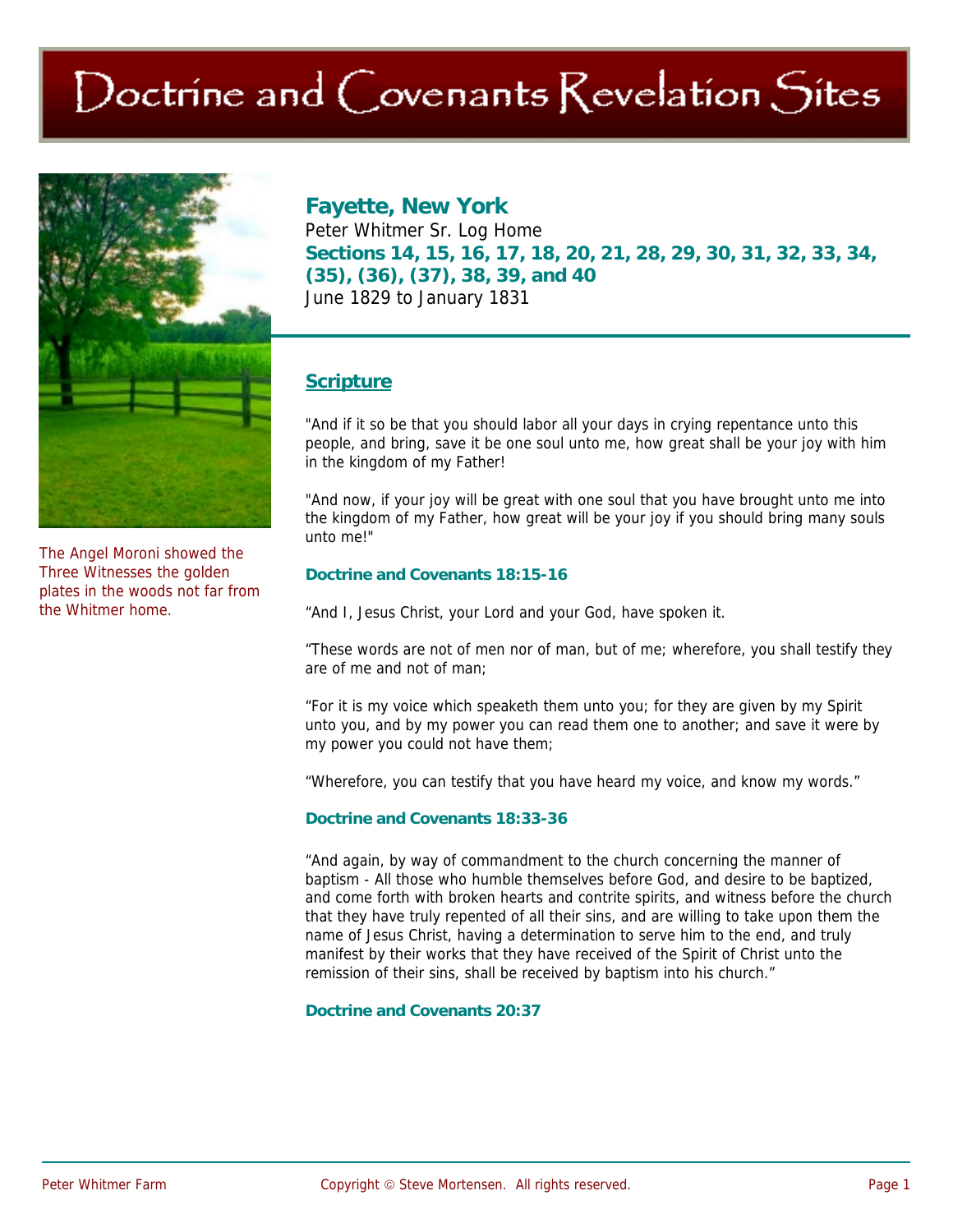

Reconstructed Whitmer home where much of the Book of Mormon was translated, and the restored Church of Jesus Christ was officially organized in 1830.

### **Key Events**

- Translation of the Book of Mormon completed in 1829.
- The Three Witnesses were shown the golden plates by the Angel Moroni in 1829.
- The official organization of the Church of Jesus Christ of Latter-day Saints occurred here on April 6, 1830.
- The first Sacrament was blessed and passed in this dispensation.
- The first Priesthood ordinations were performed, including Joseph Smith, Jr. and Oliver Cowdery as the first and second Elders in the Church.
- The first 3 General Conferences of the Church were held here.
- Between 17 and 20 Doctrine and Covenants revelations were received by the Prophet Joseph at the Whitmer home.
- From Fayette, missionaries were sent to the western frontier of the United States, baptizing many people in Ohio and Missouri.